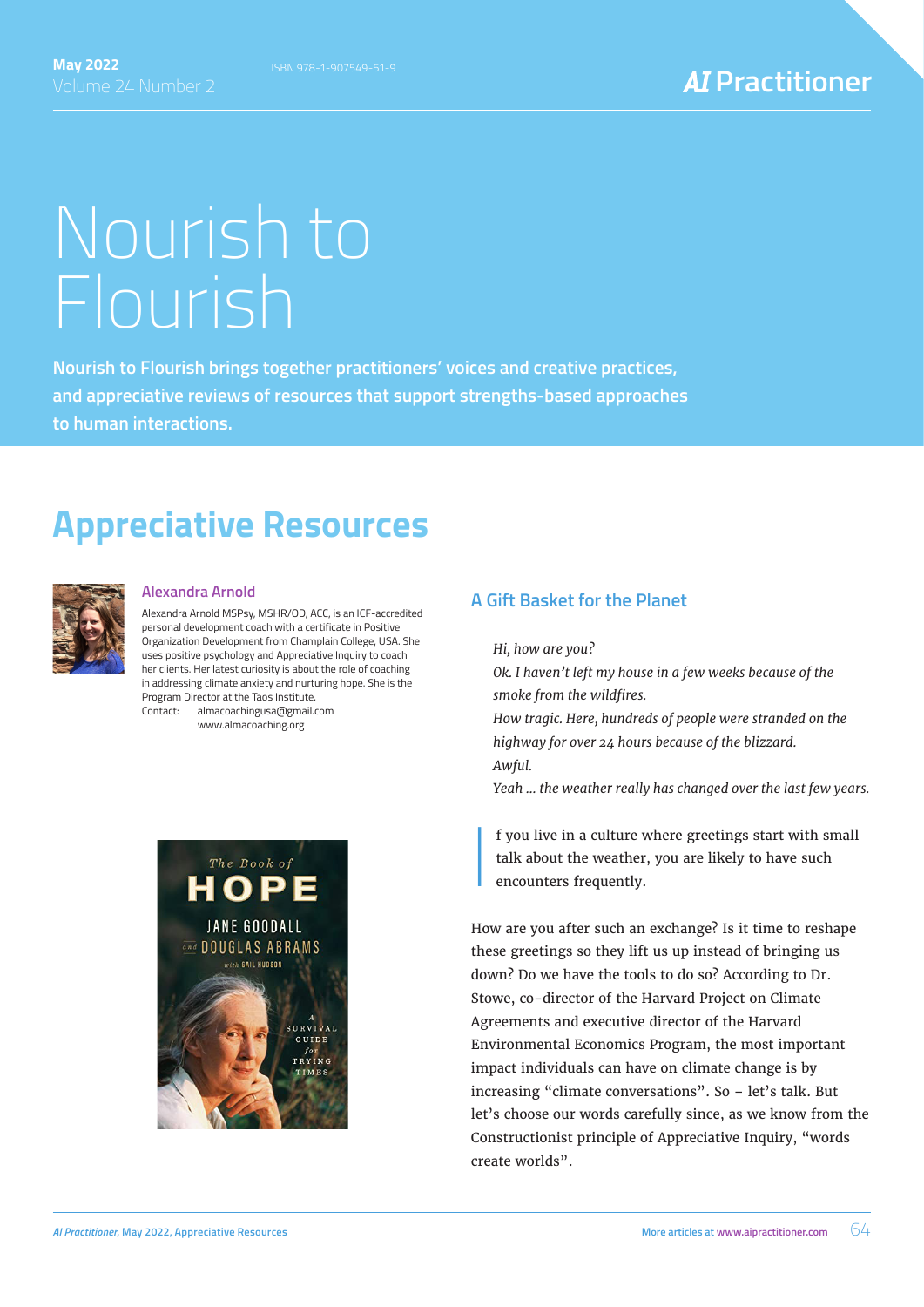*'Hope is what enables us to keep going in the face of adversity.'* Jane Goodall

To help, here are just a few of the resources on climate change that I've gleaned in the past few months – resources that can move us forward, not leave us stuck. My hope in compiling them into this "gift basket for the planet" is to spark different kinds of dialogues about "how we are".

#### **Starting with hope**

"Hope is what enables us to keep going in the face of adversity. It is what we desire to happen, but we must be prepared to work hard to make it so. Like hoping this will be a good book. But it won't be if we don't bloody work at it." Jane Goodall, *The Book of Hope*

My journey started last autumn with an email announcement for the Activating Hope Summit celebrating Jane Goodall and her new book, The Book of Hope. The four-day online event aimed at "sparking lasting change by illuminating and celebrating hope around the globe" through a diverse collection of workshops given by celebrities, wellness leaders, musicians, activists and more.

Attending these webinars was overwhelming at first, but then, it really did give me hope. I was struck by the lack of alarmist, guilting and shaming messages. Instead, it was an invitation to soothe the soul. I felt validated. My experience was normalized. I learned techniques to manage stress – and a whole new way to speak about the topic of climate change.

#### **Words, indeed**

Sadly, a whole new vocabulary has emerged in the last decade: Climate-anxiety is defined as "a chronic fear of environmental doom" (APA and ecoAmerica, 2017) or "anxiety or worry about climate change and its effects" (www.apa.org/ news/podcasts/speaking-of-psychology/eco-anxiety, 2021). Solastalgia is "the distress that is produced by environmental change impacting on people while they are directly connected to their home environment" (Albrecht et al., 2007). Ecological grief is "the mourning of the loss of ecosystems, landscapes, species and ways of life" (Comtesse, Ertl, Hengst, Rosner & Smid, 2021).

*There is also something empowering about having these new phrases to use.*

There is also something empowering about having these new phrases to use in conversation, especially since most of them are recognized by the American Psychological Association (APA). These complex emotions are not rare diagnoses (to be clear, they are not diagnoses at all). They are more widespread than we think. Now that there are words to talk about them, we can do something about them.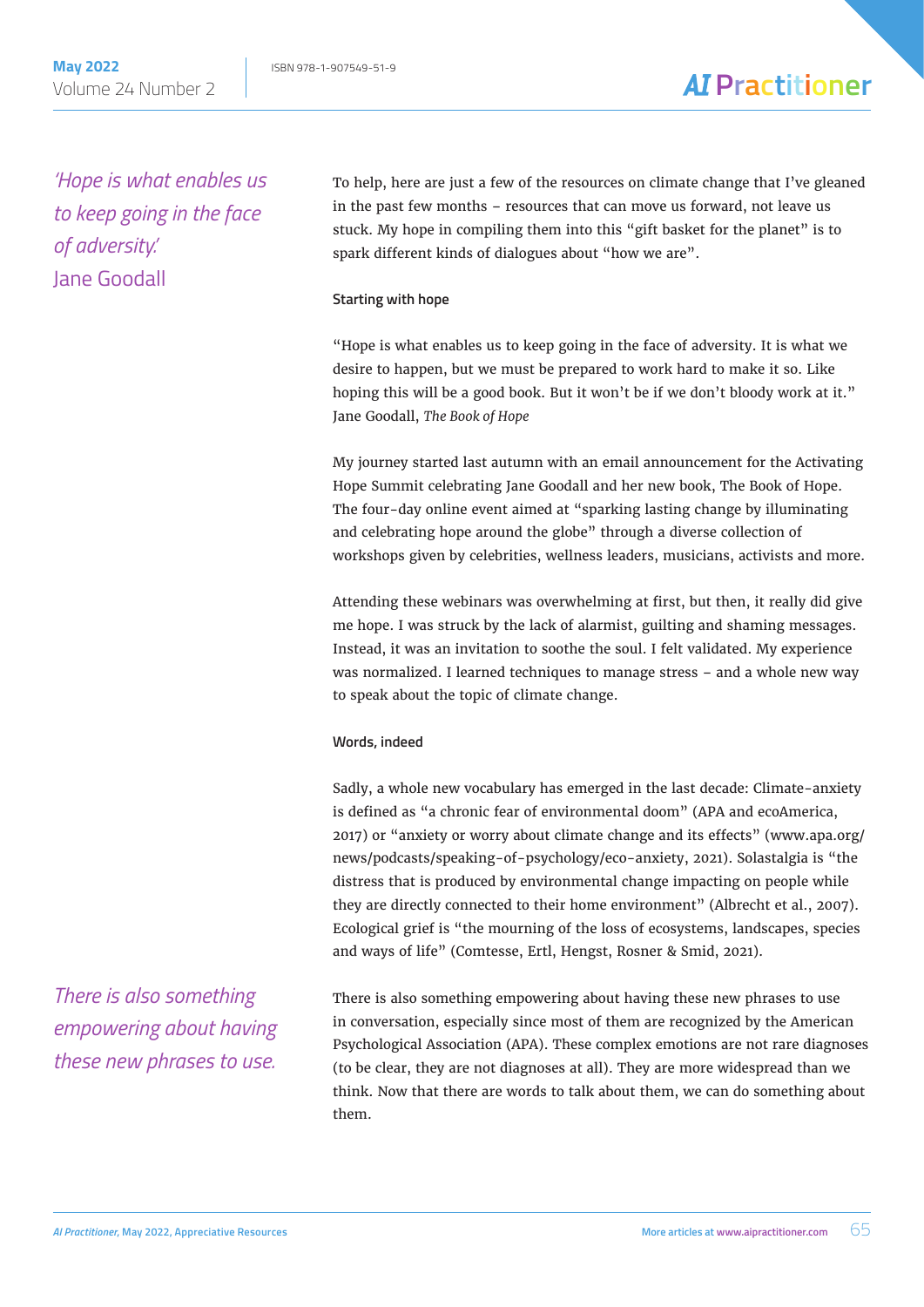### **AI** Practitioner

*Once I started using these terms, I discovered new fields of study and practice that address the range of human experiences triggered by global warming.*

#### **And people…**

Indeed, once I started using these terms, I discovered new fields of study and practice that address the range of human experiences triggered by global warming. Ecopsychology, for instance (Division 34 of the APA), explores "humans' psychological interdependence with the rest of nature and the implications for identity, health and well-being". The Climate Psychology Alliance, Climate Psychology International and the Climate Psychiatry Alliance all raise awareness of the impact of the climate crisis on mental and physical health.

In one of my "climate conversations", I learned about climate coaching. As an emerging coach, and someone who experiences climate grief and often wonders "what can I do?", I was thrilled to find a meaningful way for me to contribute. Since then, I have joined an inspiring community of coaches at the Climate Coaching Alliance (CCA), given a presentation at their Coaching in the Great Awakening global festival on the topic of Climate Anxiety meets Appreciative Inquiry, and started an International Coaching Federation (ICF)-accredited course hosted by Climate Change Coaches. Amazing what one conversation can do!

#### **Put your own oxygen mask on first**

Anxiety, fear, grief, despair, hopelessness, powerlessness … no one denies that these are part of the journey. And there is hope. Here are a few more resources to support and nourish ourselves as we take on these critical conversations.

- • **Book** *Climate Courage: How Americans Are Bridging the Political Divide and Tackling Climate Change – A Bipartisan Citizens Guid*e by Andreas Karelas. While US-centric, this book can only leave you with a big dose of hope and optimism, no matter where you are in the world. Did you know that solar installer and wind technician will be two of the fastestgrowing jobs in the next decade according to the Bureau of Labor Statistics (2021)?
- • **Book** *The Nature Fix: Why Nature Makes Us Happier, Healthier, and More Creative* by Florence Williams. The author's scientific approach will help fight off any nay-sayer as "she uncovers the powers of the natural world to improve health, promote reflection and innovation, and ultimately strengthen our relationships".